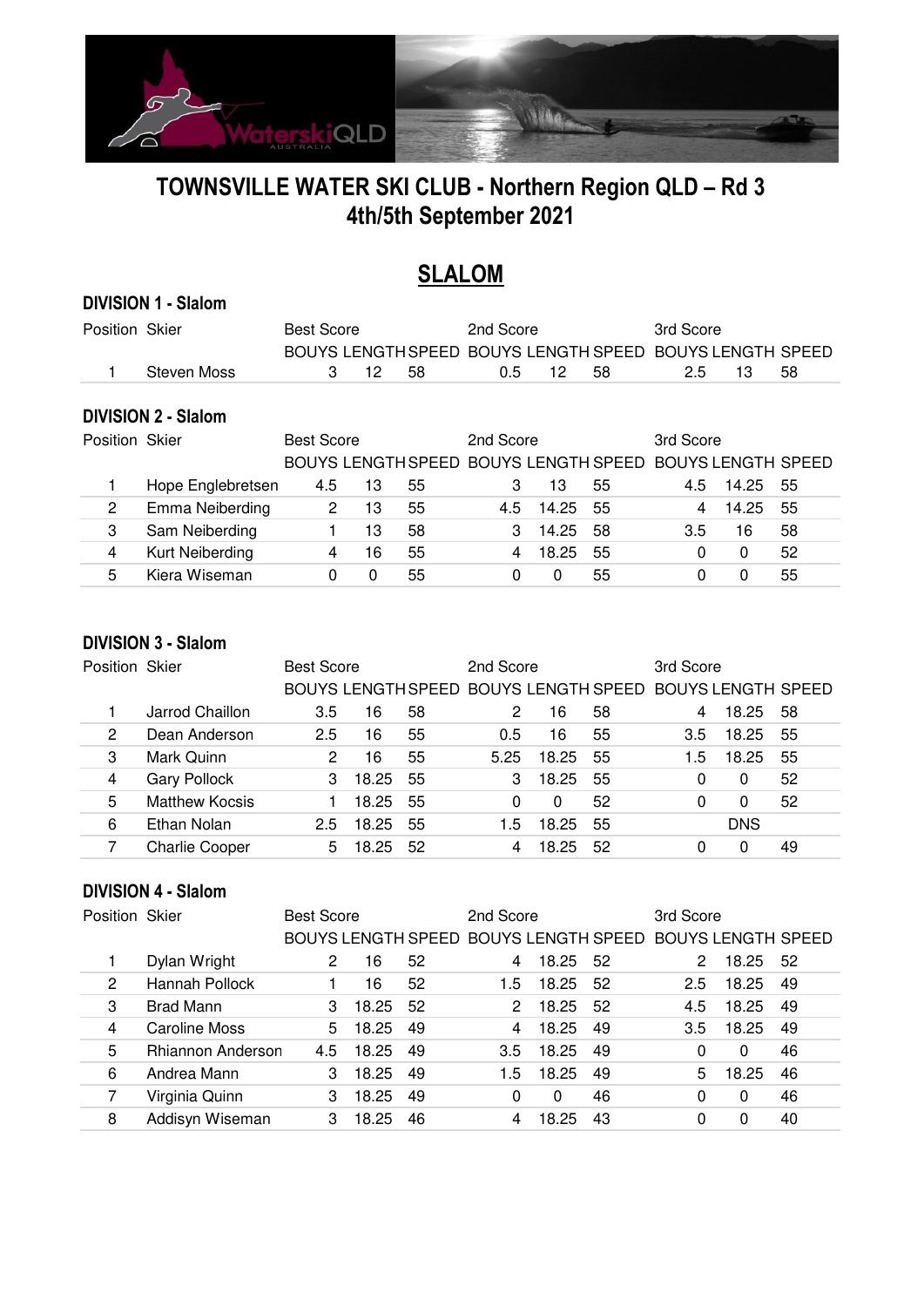

# **TOWNSVILLE WATER SKI CLUB - Northern Region QLD – Rd 3 4th/5th September 2021**

## **DIVISION 5 - Slalom**

| Position Skier |                | <b>Best Score</b> |       |     | 2nd Score     |       |    | 3rd Score                                                |            |    |
|----------------|----------------|-------------------|-------|-----|---------------|-------|----|----------------------------------------------------------|------------|----|
|                |                |                   |       |     |               |       |    | BOUYS LENGTH SPEED BOUYS LENGTH SPEED BOUYS LENGTH SPEED |            |    |
|                | Katie Pickford | $2.5^{\circ}$     | 18.25 | -46 |               | 18.25 | 46 |                                                          | <b>DNS</b> |    |
|                | Macca Douce    | 15                | 18.25 | 46  |               |       | 43 |                                                          | $\Omega$   | 43 |
|                | Alex Moss      | 15                | 18.25 | 43  | $0.5^{\circ}$ | 18.25 | 43 | 3.25                                                     | 18.25      | 40 |
|                | Lorraine Hoad  |                   |       | 43  |               |       | 43 |                                                          | $^{(1)}$   | 43 |
|                | Martin Wright  |                   |       | 43  |               |       | 43 |                                                          |            | 43 |

### **DIVISION 6 - Slalom**

|                |                        | Best  | 2 <sub>nd</sub> | 3rd        |  |
|----------------|------------------------|-------|-----------------|------------|--|
| Position Skier |                        | score | Score           | Score      |  |
|                | Kym Nolan              | 24.6  | 22.1            | <b>DNS</b> |  |
| 2              | Emma Wright            | 23.3  | 22.9            | 22.6       |  |
| З              | <b>Teresa Chaillon</b> | 23.2  | 5.6             | <b>DNS</b> |  |
| 4              | Emma Pollock           | 22.6  | 224             | <b>DNS</b> |  |
| 5              | <b>Brett Barsby</b>    | 20.9  | 20 7            | 18.5       |  |
|                |                        |       |                 |            |  |